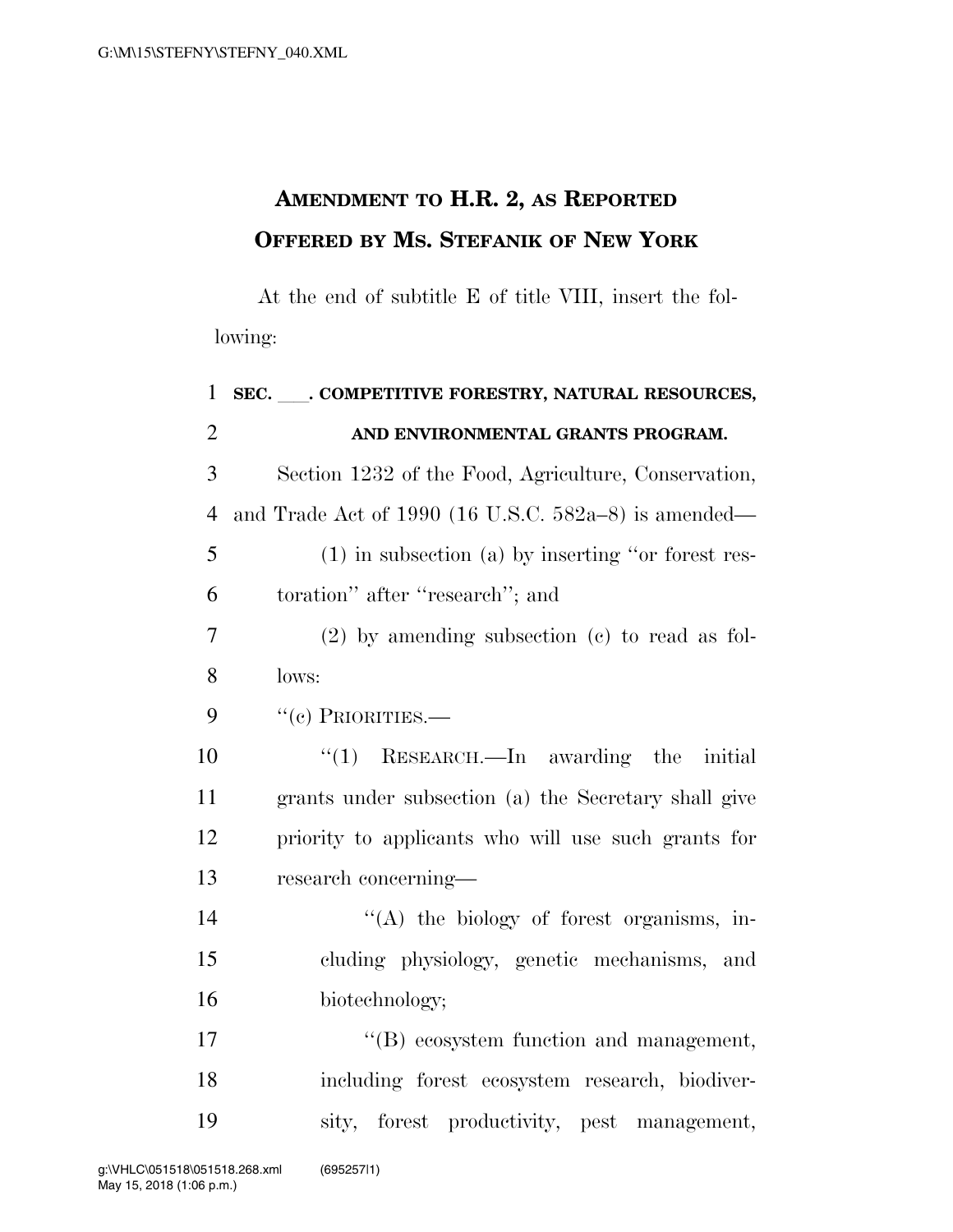2

| $\mathbf{1}$   | water resources, and alternative silvicultural                   |
|----------------|------------------------------------------------------------------|
| $\overline{2}$ | systems;                                                         |
| 3              | $\lq\lq$ <sup>c</sup> (C) wood as a raw material, including for- |
| $\overline{4}$ | est products and harvesting;                                     |
| $\mathfrak{S}$ | "(D) human forest interactions, including                        |
| 6              | outdoor recreation, public policy formulation,                   |
| 7              | economics, sociology, and administrative behav-                  |
| $8\,$          | ior;                                                             |
| 9              | $\lq\lq(E)$ international trade, competition, and                |
| 10             | cooperation related to forest products;                          |
| 11             | $\lq\lq(F)$ alternative native crops, products,                  |
| 12             | and services that can be produced from renew-                    |
| 13             | able natural resources associated with privately                 |
| 14             | held forest lands;                                               |
| 15             | $\lq\lq (G)$ viable economic production and mar-                 |
| 16             | keting systems for alternative natural resource                  |
| 17             | products and services;                                           |
| 18             | $\lq\lq (H)$ economic and environmental benefits                 |
| 19             | of various conservation practices on forest                      |
| 20             | lands;                                                           |
| 21             | $\lq\lq$ genetic tree improvement; and                           |
| 22             | $\lq\lq (J)$ market expansion.                                   |
| 23             | "(2) FOREST RESTORATION.—Grants may be                           |
| 24             | used to support programs that restore forest tree                |
| 25             | species native to American forests that may have                 |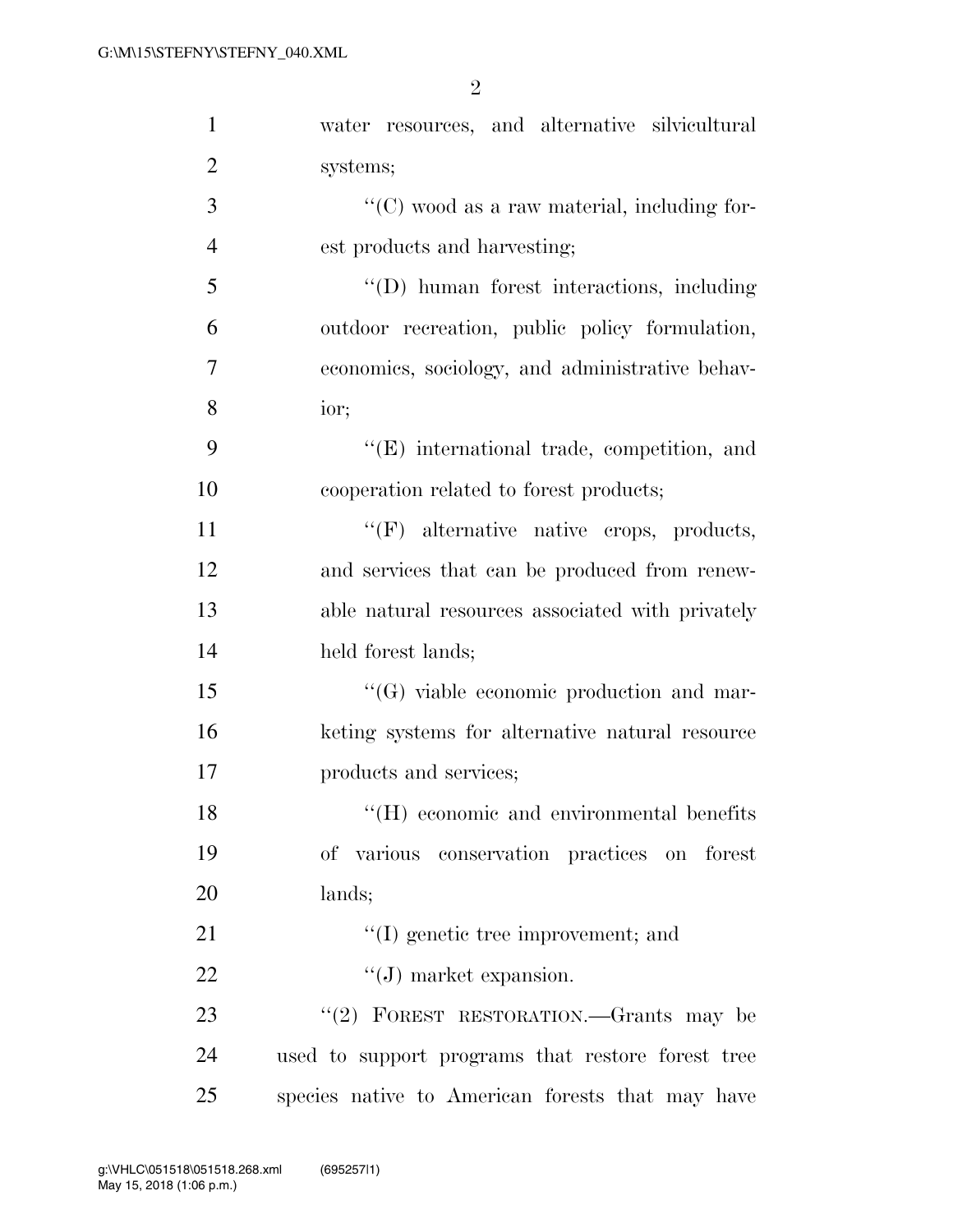3

| $\mathbf{1}$   | suffered severe levels of mortality caused by non-na- |
|----------------|-------------------------------------------------------|
| $\overline{2}$ | tive insects, plant pathogens, or others pests.       |
| 3              | "(A) REQUIRED COMPONENT OF FOREST                     |
| $\overline{4}$ | RESTORATION STRATEGY.-To receive a grant              |
| 5              | under this subsection, an eligible institution        |
| 6              | shall demonstrate that it offers a program with       |
| 7              | a forest restoration strategy that incorporates       |
| 8              | not less than one of the following components:        |
| 9              | "(i) Collection and conservation of na-               |
| 10             | tive tree genetic material.                           |
| 11             | "(ii) Production of propagules of na-                 |
| 12             | tive trees in numbers large enough for                |
| 13             | landscape scale restoration.                          |
| 14             | "(iii) Site preparation of former of na-              |
| 15             | tive tree habitat.                                    |
| 16             | "(iv) Planting of native tree seedlings.              |
| 17             | $\lq\lq$ (v) Post-planting maintenance of na-         |
| 18             | tive trees.                                           |
| 19             | "(B) AWARD OF GRANTS.—The Secretary                   |
| 20             | shall award competitive grants under this sub-        |
| 21             | section based on the degree to which the appli-       |
| 22             | cant addresses the following criteria:                |
| 23             | "(i) Risk posed to the forests of that                |
| 24             | State by non-native pests, as measured by             |